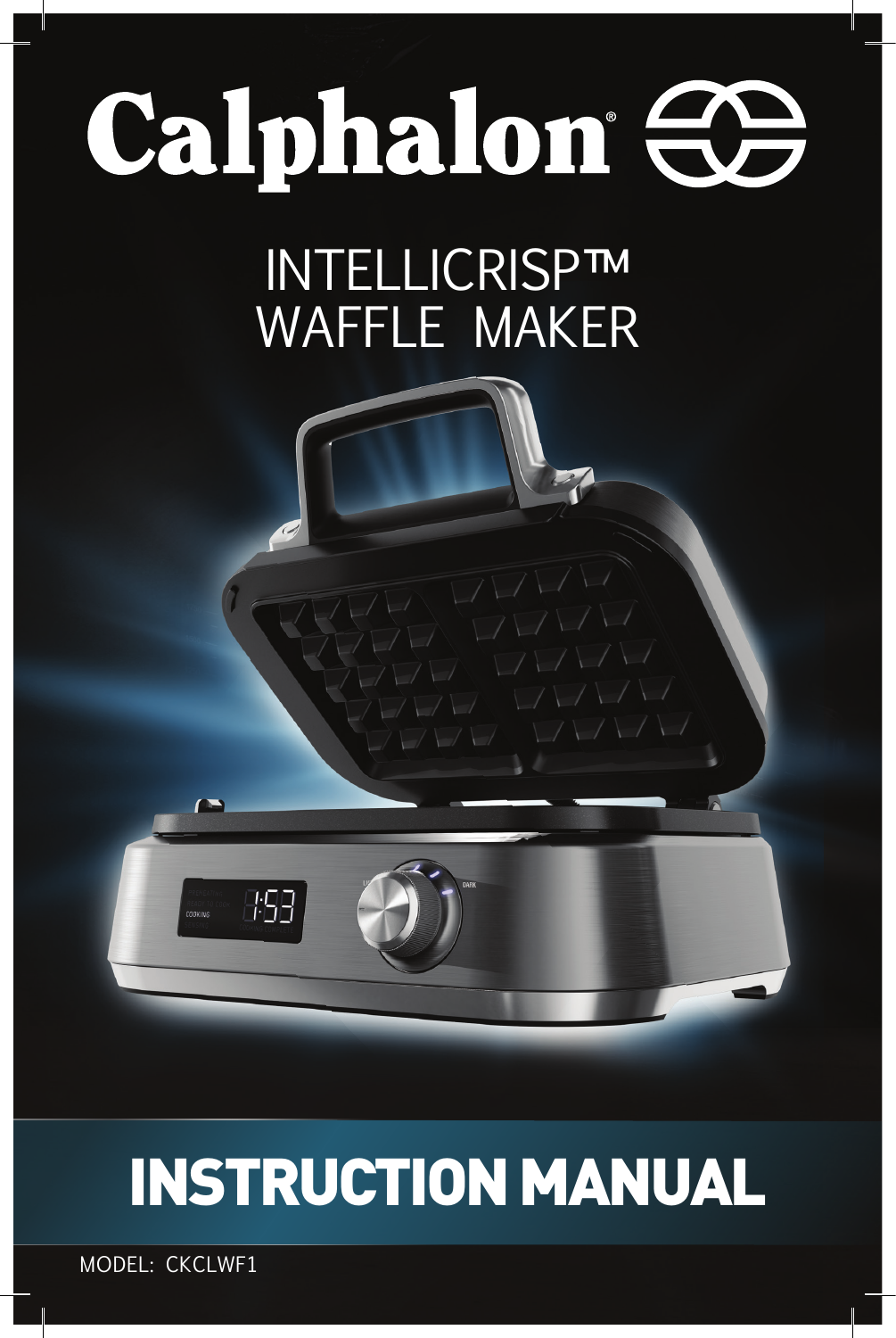# **TABLE OF CONTENTS**

| IMPORTANT SAFEGUARDS                        | 3 |
|---------------------------------------------|---|
| POLARIZED PLUG                              | 4 |
| PRODUCT DIAGRAM                             | 5 |
| USAGE INSTRUCTIONS                          |   |
| PREPARING YOUR INTELLICRISP™ WAFFLE MAKER   | h |
| WAFFLE COOKING TIMES                        | h |
| HOW TO USE YOUR INTELLICRISPTM WAFFLE MAKER | h |
| CLEANING & MAINTENANCE                      | 7 |
| TIPS FOR BETTER BAKING RESULTS              |   |
| WARRANTY                                    | 8 |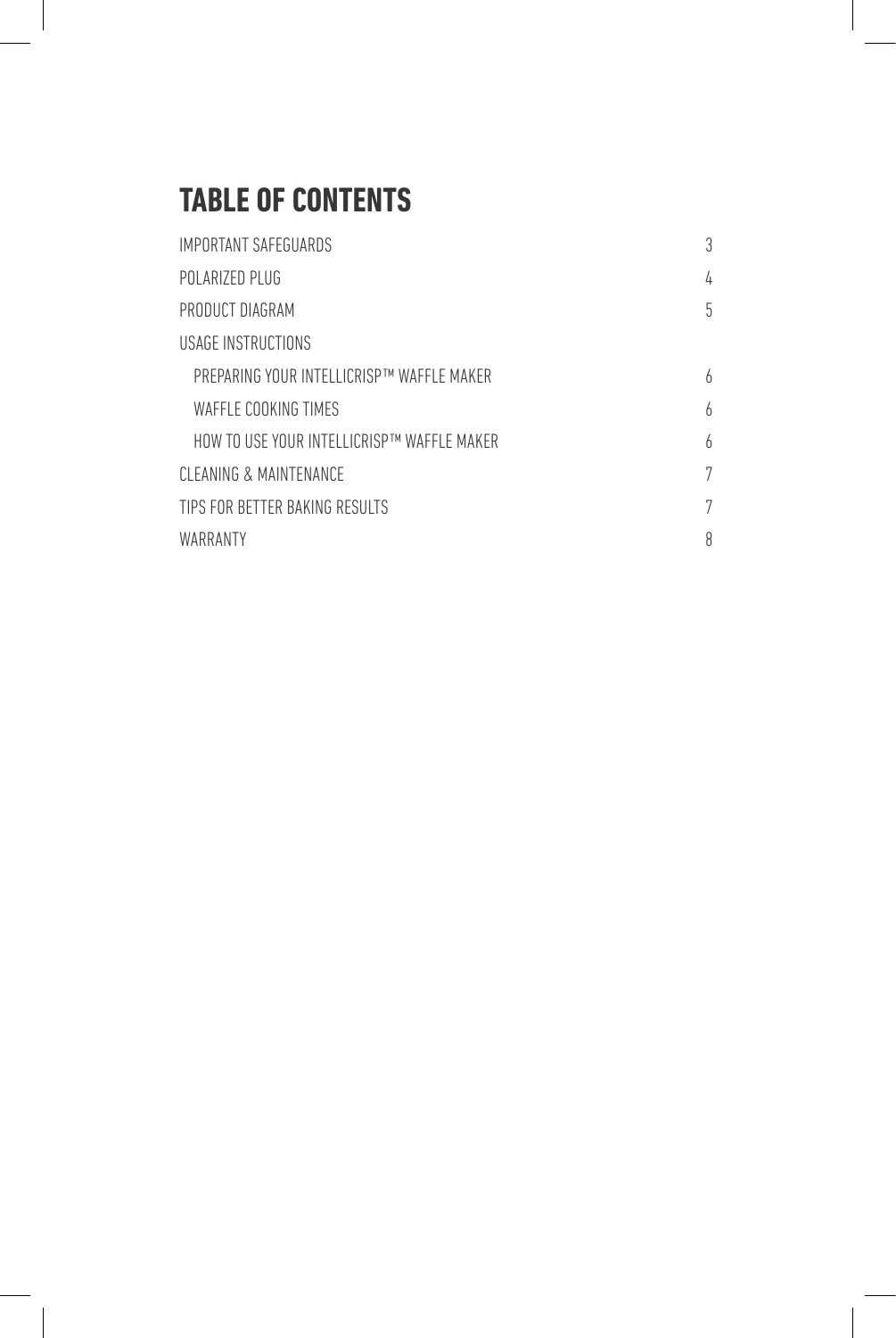# **IMPORTANT SAFEGUARDS**

When using electrical appliances, basic safety precautions should always be followed to reduce the risk of fire, electric shock, and/or injury to persons including the following:

- 1. Read all instructions before using this product.
- 2. This appliance generates heat during use. Do not touch hot surfaces. Use handles or knobs.
- 3. To protect against electric shock, do not place or immerse cord, plugs, or appliance in water or other liquid.
- 4. This appliance is not to be used by children or by persons with reduced physical, sensory or mental capabilities.
- 5. Close supervision is necessary when any appliance is used near children. Children should not play with the appliance.
- 6. Unplug from outlet when not in use, before putting on or taking off parts and before cleaning. Allow to cool before putting on or taking off parts, and before cleaning. To disconnect, turn any control to OFF, then unplug power cord from outlet. Do not disconnect by pulling on cord.
- 7. Do not operate any appliance with a damaged cord or plug or after the appliance malfunctions, or has been damaged in any manner. Do not attempt to replace or splice a damaged cord. Return appliance to the manufacturer (see warranty) for examination, repair or adjustment.
- 8. The use of accessory attachments not recommended by the appliance manufacturer may cause injuries.
- 9. Do not use outdoors or for commercial purposes.
- 10. Do not let cord hang over edge of table or counter, or touch hot surfaces.
- 11. Do not place on or near wet surfaces, or heat sources such as a hot gas or electric burner, or in a heated oven.
- 12. Do not use appliance for other than intended use. Misuse can cause injuries. Intended for household countertop use only. Keep 6 inches (152 mm) clear from the wall and on all sides. Always use appliance on a dry, stable, level surface.
- 13. **WARNING:** Extreme caution must be used when moving an appliance or removing a pan, containing hot oil or other hot liquids. Always protect your hands with non-slip oven mitts or similar.

#### **SAVE THESE INSTRUCTIONS HOUSEHOLD USE ONLY**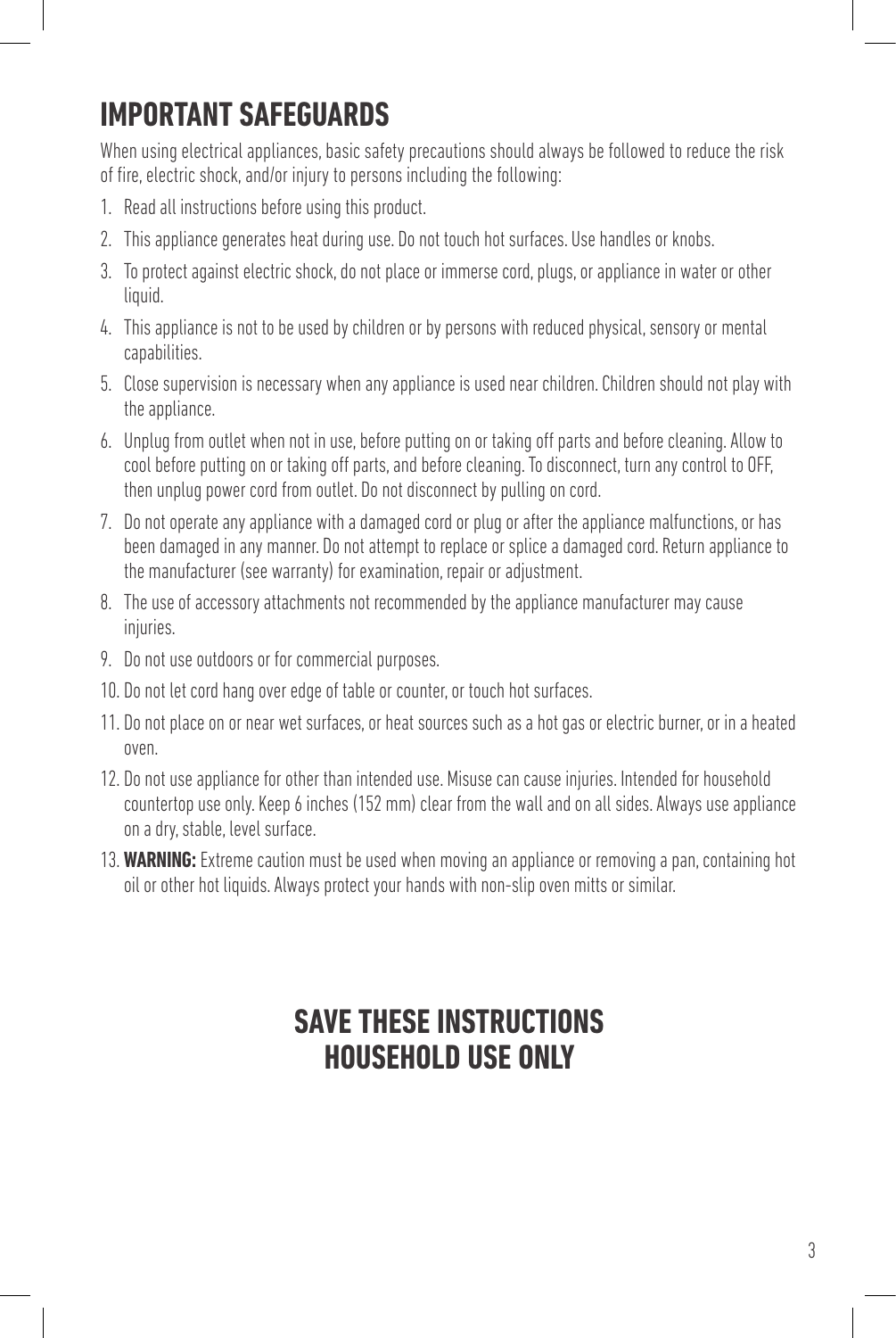#### **POLARIZED PLUG**



This appliance has a polarized plug, (one blade is wider than the other). As a safety feature to reduce the risk of electrical shock, this plug is intended to fit in a polarized outlet only one way. If the plug does not fit fully in the outlet, reverse the plug. If it still does not fit,

contact a qualified electrician. Do not attempt to defeat this safety feature or modify the plug in any way. If the plug fits loosely into the AC outlet or if the AC outlet feels warm do not use that outlet.

# **POWER CORD INSTRUCTIONS:**

A short power-supply cord or detachable power-supply cord is provided to reduce risks resulting from becoming entangled in or tripping over a longer cord. Longer detachable power-supply cords or extension cords are available and may be used if care is exercised in their use.

If a long detachable power-supply cord or extension cord is used:

- The marked electrical rating of the cord set or extension cord should be at least as great as the electrical rating of the appliance;
- The cord should be arranged so that it will not drape over the countertop or tabletop where it can be pulled on by children or tripped over unintentionally; and
- If the appliance is of the grounded type, the cord set or extension cord should be a grounding-type 3-wire cord.

Do not pull, twist or otherwise abuse the power cord.

#### **NOTICES**

- 1. Some countertop and table surfaces are not designed to withstand the prolonged heat generated by certain appliances. Do not set the heated unit on a finished wood table. We recommend placing a hot pad or trivet under your waffle maker to prevent possible damage to the surface.
- 2. During initial use of this appliance, some slight smoke and/or odor may be detected. This is normal with many heating appliances and will not recur after a few uses.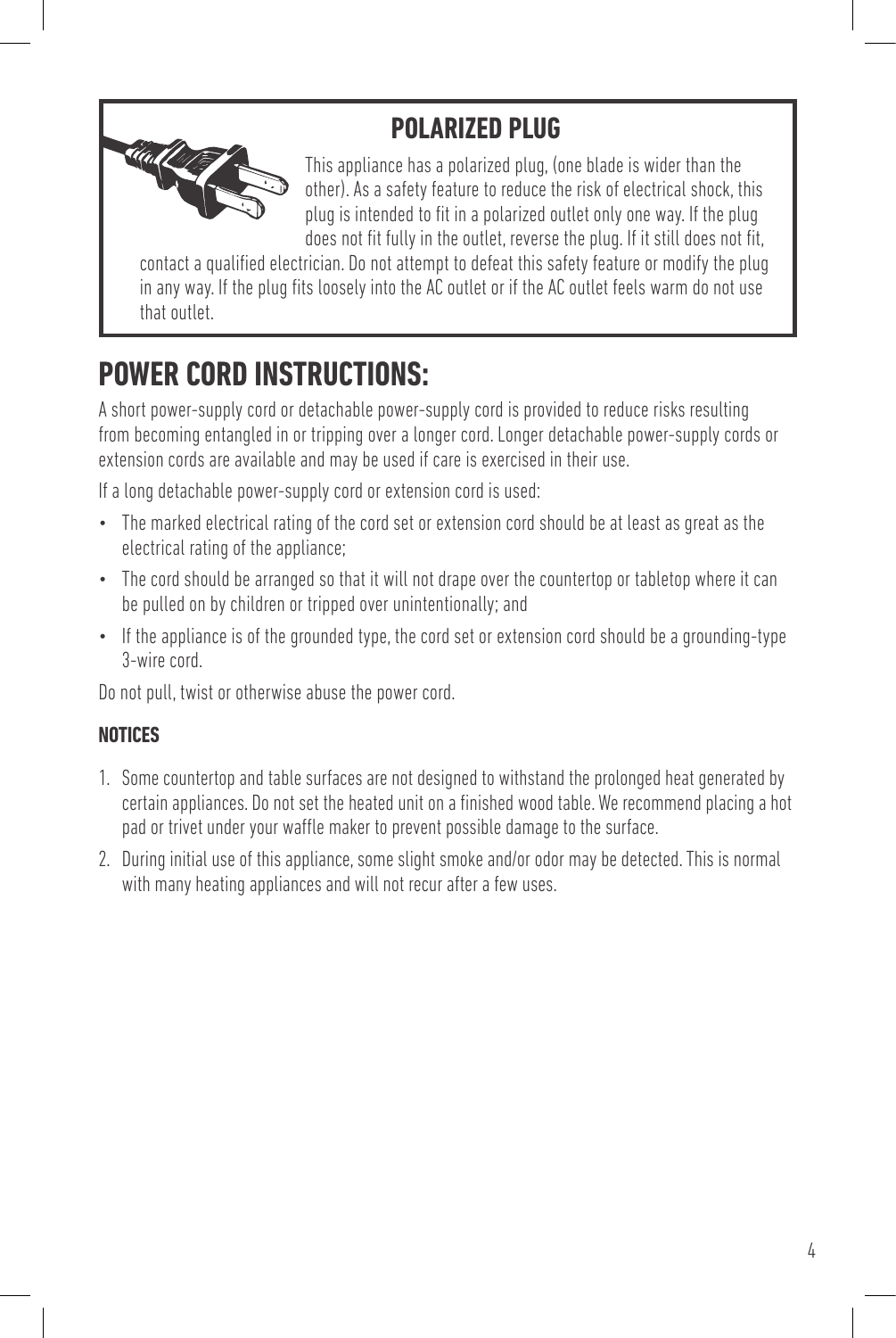## **PRODUCT DIAGRAM**

- 1. Shade Selector Dial with 5 Browning Settings
- 2. LCD Display and Timer
- 3. Ceramic Coated Cooking Plates
- 4. Lid Handle
- 5. Storage Lock for easy storage (DO NOT LOCK DURING USE)

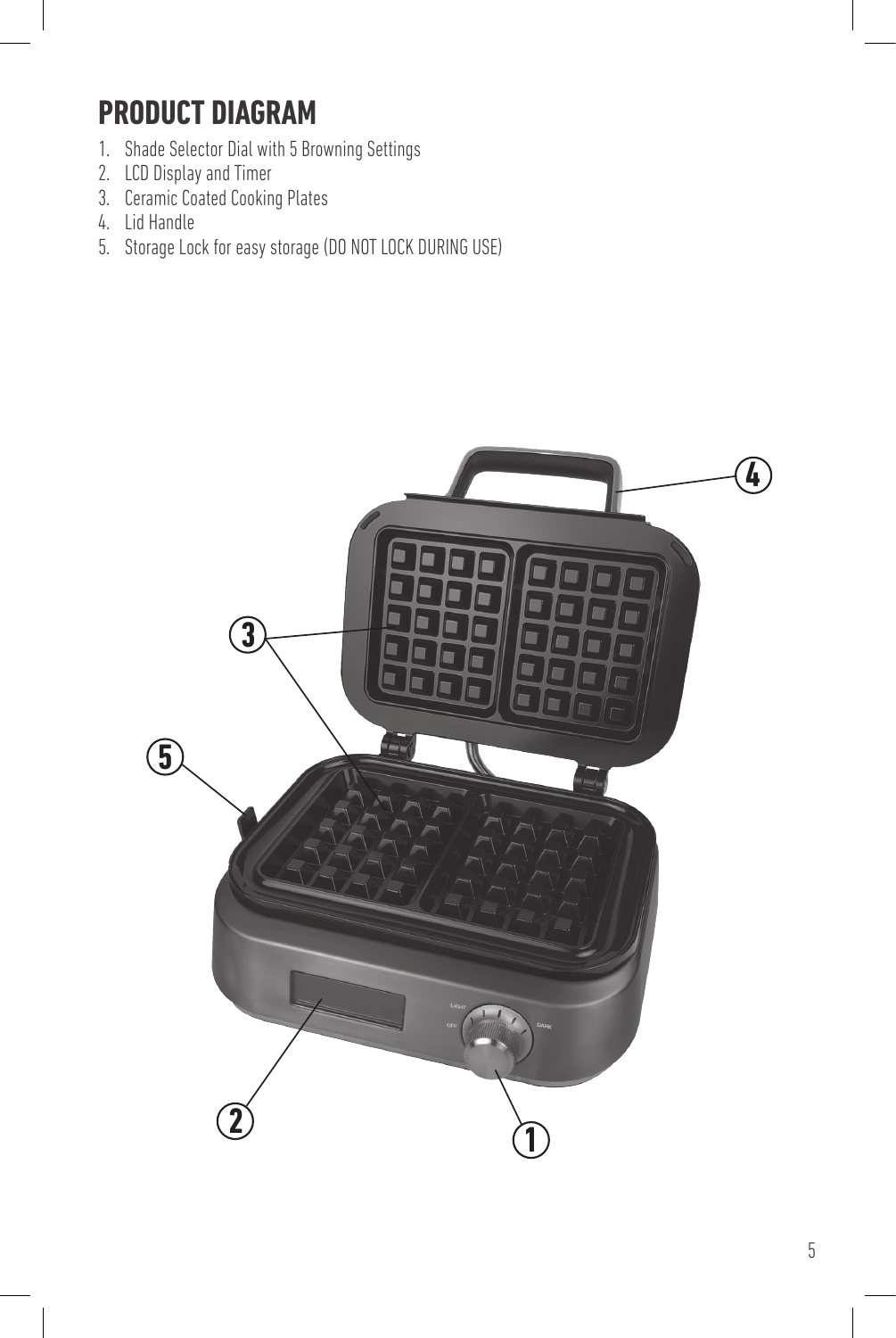# **PREPARING YOUR INTELLICRISP™ WAFFLE MAKER**

- Remove all packaging before using your waffle maker.
- Wipe Cooking Plate with a damp paper towel or soft cloth to remove food residue. DO NOT use steel wool or other metal pads as this may scratch the surface. Dry thoroughly and close lid.
- The exterior of the waffle maker can be wiped clean with a damp cloth.
- Place waffle maker on a flat surface and do not put anything on top of it.
- Never immerse the waffle maker, power cord or plug in water or any other liquid.

#### **WAFFLE COOKING TIMES**

| Waffle Shade | Preheat | <b>Cooking Time</b> |
|--------------|---------|---------------------|
| Light        | Yes     | 2 mins 30 sec.      |
| Light-Medium | Yes     | 3 mins 30 sec.      |
| Medium       | Yes     | 4 mins 45 sec.      |
| Medium-Dark  | Yes     | 5 mins 30 sec.      |
| Dark         | Yes     | 6 mins 45 sec.      |

**NOTE:** Note these times are from when the unit determines batter has been added.

#### **HOW TO USE YOUR INTELLICRISP™ WAFFLE MAKER**

- Always ensure the Shade Selector Dial is turned OFF before plugging in the waffle maker.
- Use the Shade Selector Dial to select the desired shade of waffle from "LIGHT" to "DARK". Once selected, the screen will show PREHEATING and the preheating process will begin.
- We suggest using one of the middle shades when cooking your first waffle, to determine preference. The waffle maker will adjust time based on the selected shade.
- Once the PREHEATING process is completed, the LCD screen will display READY TO COOK, indicating that you can add the batter.
- Open the lid, pour approximately 1/2 cup of batter evenly on the center of each waffle square and close the lid. The batter should just cover the peaks of the Cooking Plates. For best results, wait until READY TO COOK is shown on screen before adding batter. If batter is added prior to READY TO COOK being displayed on the screen, the waffle maker may not accurately sense doneness or calculate proper cooking time.
- Once the lid is closed, the screen will display COOKING and the countdown will begin.
- You can lift the lid during the cooking process to check on the waffle; however, it may affect the final cooking result.
- At the end of the cooking cycle, COOKING COMPLETE will be displayed on the screen, and it will beep.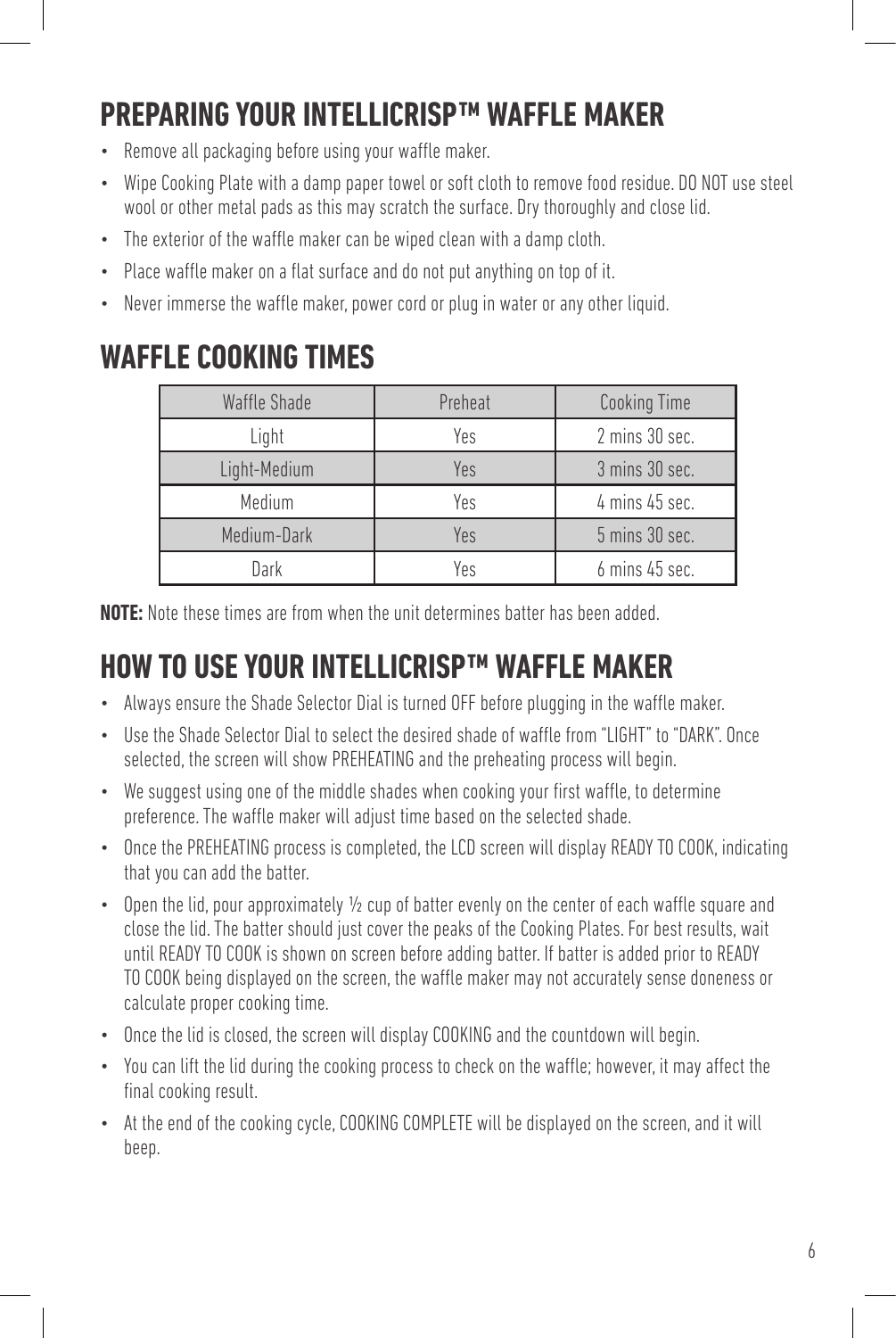• Open the lid and carefully remove your waffles using non-metallic utensils.

**NOTE:** If you would like to make additional batches of waffles, the waffle maker may need to preheat again after cooking is complete for the previous batch. Close the lid and wait until READY TO COOK is displayed on the screen before adding batter.

- Unplug and allow to cool before cleaning.
- **CAUTION:** DO NOT USE METAL UTENSILS AS THEY CAN SCRATCH THE NON-STICK COATING.
- **NOTE:** For further details on product features and usage instructions, please visit www.calphalon.com

# **CLEANING & MAINTENANCE**

**CAUTION:** DO NOT IMMERSE ANY PART OF THE WAFFLE MAKER IN WATER OR ANY OTHER LIQUID.

- Always unplug your waffle maker from the electrical outlet, and allow it to cool before cleaning.
- Always clean the waffle maker after each use.
- Wipe Cooking Plate and overflow with a damp paper towel or soft cloth to remove food residue. DO NOT use steel wool or other metal pads as this may scratch the surface.
- The exterior of the waffle maker can be wiped clean with a damp cloth.
- To store the waffle maker, close lid gently and push Storage Lock on the base of the waffle maker until it clicks into the lid.
- No other servicing should be performed.

**NOTE:** The waffle maker is easier to clean when slightly warm.

This appliance has no user serviceable parts. Any servicing beyond that described in the Cleaning Section should be performed by an Authorized Service Representative only. See Warranty Section.

# **TIPS FOR BETTER BAKING RESULTS**

- When using your waffle maker for the first time, we suggest using one of the middle shades to determine cooking preference.
- Always wait until PREHEATING process is complete before adding batter.
- Pour the batter evenly in the center of each waffle square.
- To avoid over flow, the amount of batter should not go over the separation line between the waffle squares.
- Increase or decrease shade selection to your brownness preference.